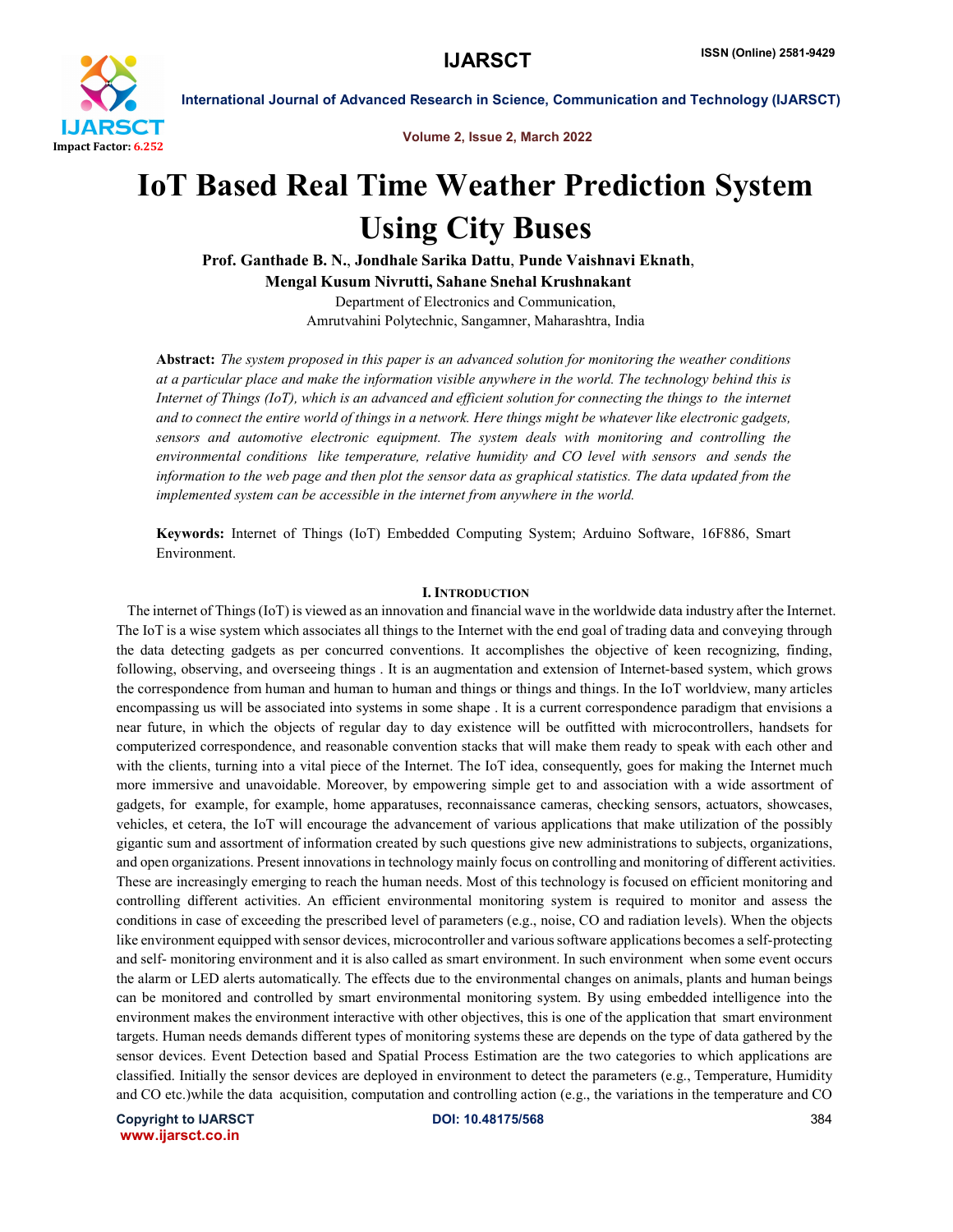

# Volume 2, Issue 2, March 2022

levels with respect to the specified levels). Sensor devices are placed at different locations to collect the data to predict the behaviour of a particular area of interest. The main aim of the this paper is to design and implement an efficient monitoring system through which the required parameters are monitored remotely using internet and the data gathered from the sensors are stored in the cloud and to project the estimated trend on the web browser. A solution for monitoring the temperature, humidity and CO levels i.e., any parameter value crossing its threshold value ranges, for example CO levels in air in a particular area exceeding the normal levels etc., in the environment using wireless embedded computing system is proposed in this paper. The solution also provides an intelligent remote monitoring for a particular area of interest. In this paper we also present a trending results of collected or sensed data with respect to the normal or specified ranges of particular parameters. The embedded system is an integration of sensor devices, wireless communication which enables the user to remotely access the various parameters and store the data in cloud.

### II. SYSTEM ARCHITECTURE

 The implemented system consists of a microcontroller (16F886) as a main processing unit for the entire system and all the sensor and devices can be connected with the microcontroller. The sensors can be operated by the microcontroller to retrieve the data from them and it processes the analysis with the sensor data and updates it to the internet through Wi-Fi module connected with it.

### 2.1 Block Diagram



Figure 1: Block Diagram of the Project

# 2.2 Wi-Fi Module



Figure 2: 16F886

 Here we used 16F886 Wi-Fi module which is having TCP/IP protocol stack integrated on chip. So that it can provide any microcontroller to get connected with Wi-Fi network. 16F886 is a preprogrammed SOC and any microcontroller has to communicate with it through UART interface. It works with a supply voltage of 3.3v. The module is configured with AT commands and the microcontroller should be programmed to send the AT commands in a required sequence to configure the module in client mode. The module can be used in both client and server modes.

Copyright to IJARSCT DOI: 10.48175/568 385 www.ijarsct.co.in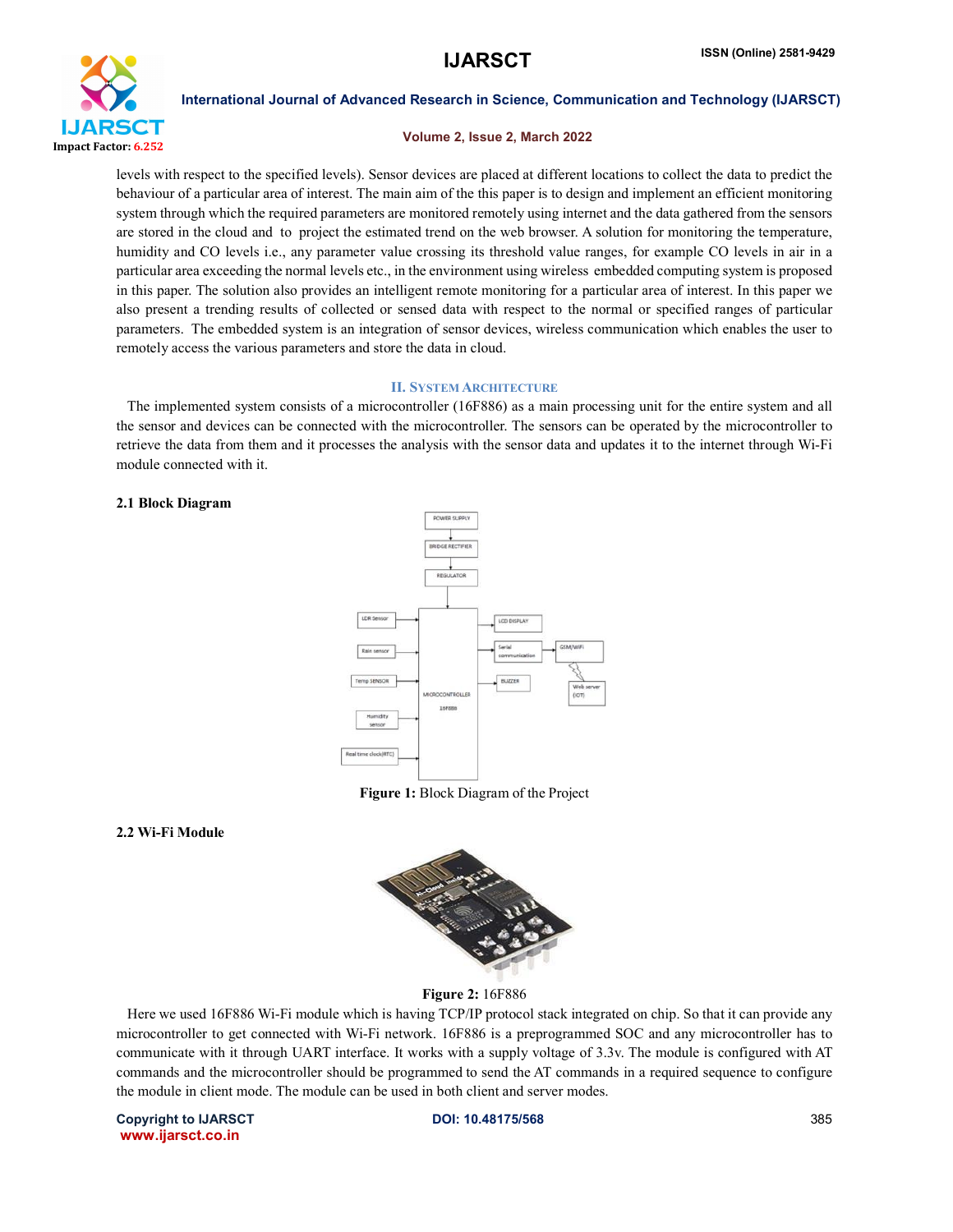

Volume 2, Issue 2, March 2022

# 2.3 Sensors

 The system consists of temperature and humidity sensor (DHT 11) and CO sensor(MQ 6). These 2 sensors will measure the primary environmental factors temperature, humidity and the CO levels. All this sensors will gives the analog voltage representing one particular weather factor. The microcontroller will converts this analog voltage into digital data.

# 2.4 Temperature Sensor and Humidity Sensor

The DHT11 is an essential, ultra minimal effort computerized temperature and humidity sensor.



# Figure 3: Temperature and Humidity Sensor DHT 11

 It utilizes a capacitive humidity sensor and a thermistor to gauge the surrounding air, and releases a digital data on the data pin (no analog information pins required). The main genuine drawback of this sensor is you can just get new information from it once every 2 seconds, so when utilizing our library, sensor readings can be up to 2 seconds old. It works on 3 to 5V power supply. Good for 20- 80% humidity readings with 5% accuracy and for 0-50°C temperature readings ±2°C accuracy

# 2.5 Carbon Monoxide (CO) sensor

Carbon Monoxide (CO) sensor, suitable for sensing CO concentrations in the air.



Figure 4: Carbon Monoxide (CO) sensor MQ 6

 Carbon monoxide sensor, suitable for sensing CO concentration in air. The MQ-6 can sense CO-gas concentration somewhere in the range of 20 to 2000ppm. This sensor has a high affectability and quick reaction time. The sensor's yield is aanalog resistance. The drive circuit is exceptionally straightforward; you should simply control the heater curl with 5V, include a load resistance, and associate the output to an ADC. The standard reference strategy for the estimation of carbon monoxide concentration in air depends on the ingestion of infrared radiation by the gas in a no dispersive photometer. This technique is reasonable for stable establishments at fixed site monitoring stations. All the more as of late, convenient carbon monoxide analyzers with data- logging have turned out to be accessible for individual presentation observing. These estimations depend on the electrochemical responses between carbon monoxide and de- ionized water, which are detected by exceptionally planned sensors. These days the determination, strength and affectability of the electrochemical analyzers are inside the details of the reference technique and, together with the data-logging systems, they fit into a little rucksack or even a pocket.

Conversion Factors 1 ppm= 1.145 mg/m3  $1 \text{ mg/mg} = 0.873 \text{ ppm}$ 

Copyright to IJARSCT DOI: 10.48175/568 386 www.ijarsct.co.in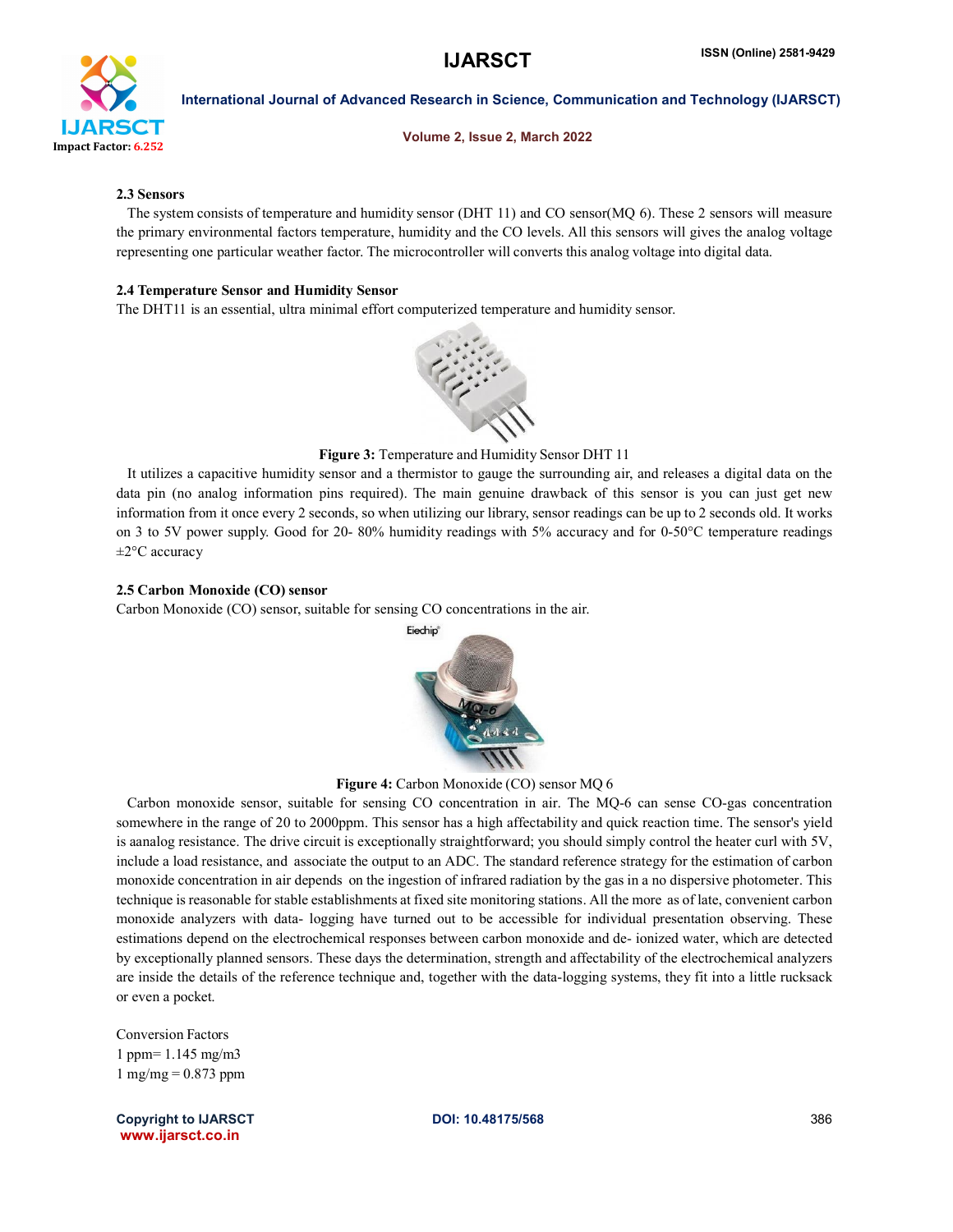

# Volume 2, Issue 2, March 2022

# 2.6 Thing Speak

 According to its developers, "Thing Speak" is an open source Internet of Things (IOT) application and API to store and retrieve data from things using the HTTP protocol over the Internet or via a Local Area Network. Thing Speak enables the creation of sensor logging applications, location tracking applications, and a social network of things with status updates". Thing Speak has integrated support from the numerical computing software MATLAB from MathWorks allowing Thing Speak users to analyze and visualize uploaded data using Matlab without requiring the purchase of a Matlab license from Mathworks.



Figure 5: Circuit Diagram of the system

### III. SIMULATION RESULTS

 After sensing the data from different sensor devices, which are placed in particular area of interest. The sensed data will be automatically sent to the web server, when a proper connection is established with sever device. The web server page which will allow us to monitor and control the system. The web page gives the information about the temperature, humidity and the CO level variations in that particular region, where the embedded monitoring system is placed. The sensed data will be stored in cloud (Google Spread Sheets). The data stored in cloud can be used for the analysis of the parameter and continuous monitoring purpose. The temperature and humidity levels and CO levels in air at regular time intervals. All the above information will be stored in the cloud, so that we can provide trending of temperature and humidity levels and CO levels in a particular area at any point of time.







www.ijarsct.co.in

Copyright to IJARSCT **DOI: 10.48175/568** 387 Figure 6(b): Simulation of Humidity v/s Time